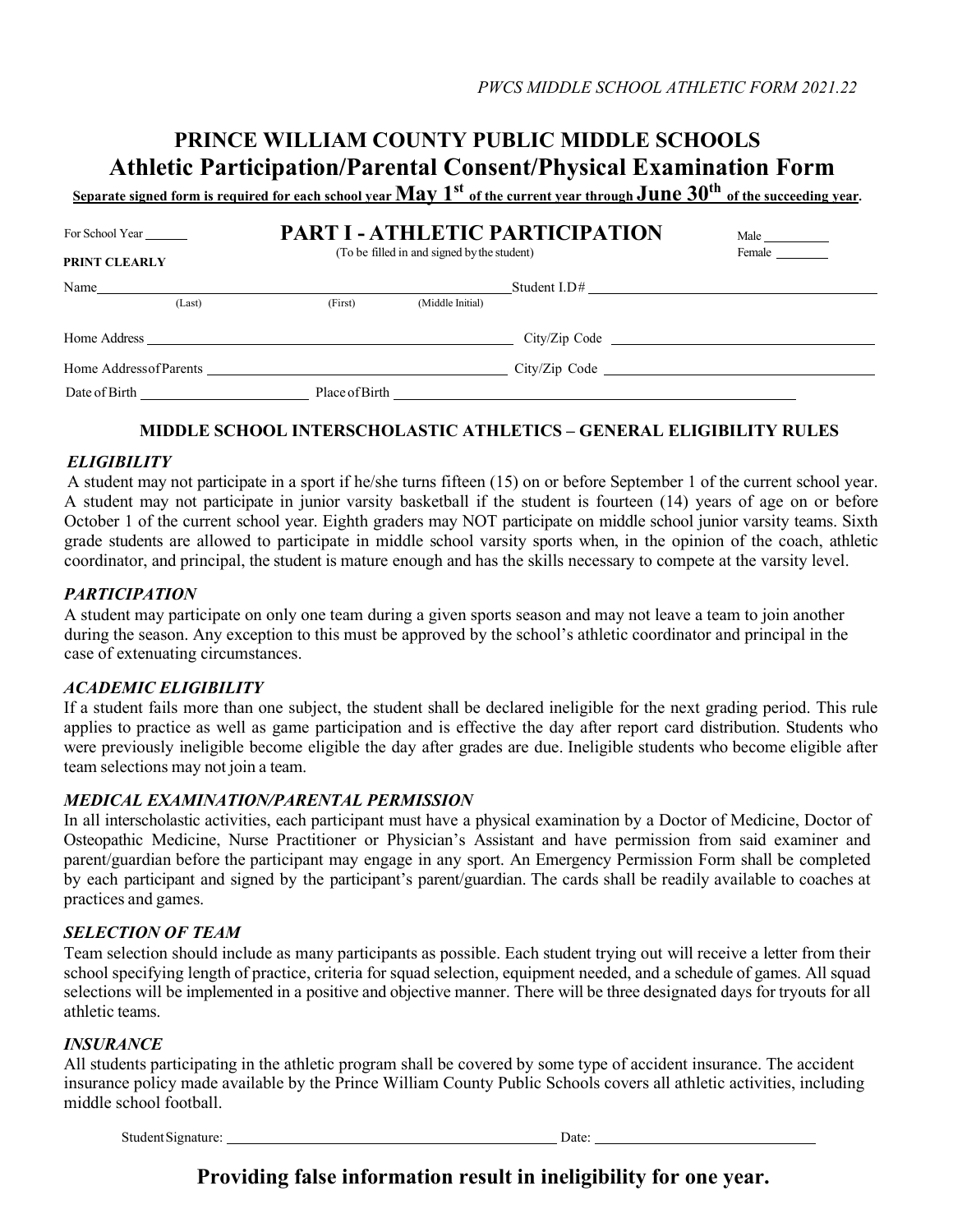### The pre-participation physical examination is not a substitute for a thorough annual examination by a student's primary care physician.

## **PART II- MEDICAL HISTORY (Explain "YES" answers below)**

| This form must be complete and signed, prior to the physical examination, for review by examining practitioner.<br>Explain "YES" answers below with number of the question. Circle questions you don't know the answers to. |                 |                |                                                                                                   |             |        |
|-----------------------------------------------------------------------------------------------------------------------------------------------------------------------------------------------------------------------------|-----------------|----------------|---------------------------------------------------------------------------------------------------|-------------|--------|
| <b>GENERAL MEDICAL HISTORY</b>                                                                                                                                                                                              | <b>YES</b>      | <b>NO</b>      | <b>MEDICAL QUESTIONS CONTINUED</b>                                                                | <b>YFS</b>  | ΝO     |
| 1. Do you have any concerns that you would like to discuss with                                                                                                                                                             | $\Box$          | $\Box$         | 24. Have you had mononucleosis (mono) within the last month?                                      | $\Box$      | п      |
| your provider?<br>2. Has a provider ever denied or restricted your participation in                                                                                                                                         |                 |                | 25. Are you missing a kidney, eye, testicle, spleen or other<br>internal organ?                   | $\Box$      | O      |
| sports for any reason?<br>3. Do you have any ongoing medical conditions? If so, please                                                                                                                                      | □               | $\Box$         | 26. Do you have groin or testicle pain or a painful bulge or hernia<br>in the groin area?         | O           | Ш      |
| identify: □ Asthma □ Anemia □ Diabetes □ Infections                                                                                                                                                                         | □               | O              | 27. Have you ever become ill while exercising in the heat?                                        | □           | □      |
| $\Box$ Other:                                                                                                                                                                                                               |                 |                | 28. When exercising in the heat, do you have severe muscle                                        |             |        |
| 4. Are you currently taking any medications or supplements on<br>a daily basis?                                                                                                                                             | $\Box$          | $\Box$         | cramps?<br>29. Do you have headaches with exercise?                                               | □<br>$\Box$ | Ш<br>□ |
| 5. Do you have allergies to any medications?                                                                                                                                                                                | $\Box$          | 0              | 30. Have you ever had numbness, tingling or weakness in your                                      |             |        |
| 6. Do you have any recurring skin rashes or rashes that come                                                                                                                                                                |                 |                | arms or legs or been unable to move your arms or legs                                             | □           | □      |
| and go, including herpes or methicillin-resistant                                                                                                                                                                           | $\Box$          | $\Box$         | AFTER being hit or falling?                                                                       |             |        |
| Staphylococcus aureus (MRSA)?<br>7. Have you ever spent the night in the hospital? If yes, why?                                                                                                                             |                 |                | 31. Do you or does someone in your family have sickle cell trait<br>or disease?                   | □           | □      |
|                                                                                                                                                                                                                             | $\Box$          | $\Box$         | 32. Have you had any other blood disorders?                                                       | $\Box$      | □      |
| 8. Have you ever had surgery?                                                                                                                                                                                               | П               | $\Box$         | 33. Have you had a concussion or head injury that caused                                          | □           | □      |
| HEART HEALTH QUESTIONS ABOUT YOU                                                                                                                                                                                            | <b>YES</b>      | <b>NO</b>      | confusion, a prolonged headache or memory problems?                                               |             |        |
| 9. Have you ever passed out or nearly passed out DURING or<br>AFTER exercise?                                                                                                                                               | $\Box$          | $\Box$         | 34. Have you had or do you have any problems with your eyes<br>or vision?                         | □           | □      |
| 10. Have you ever had discomfort, pain, tightness, or pressure in                                                                                                                                                           |                 |                | 35. Do you wear glasses or contacts?                                                              | $\Box$      | □      |
| your chest during exercise?                                                                                                                                                                                                 | $\Box$          | $\Box$         | 36. Do you wear protective eyewear like goggles or a face shield?                                 | □           | □      |
| 11. Does your heart race, flutter in your chest or skip beats                                                                                                                                                               |                 |                | 37. Do you worry about your weight?                                                               | $\Box$      | □      |
| (irregular beats) during exercise?<br>12. Has a doctor ever ordered a test for your heart? For                                                                                                                              | $\Box$          | $\Box$         | 38. Are you trying to or has anyone recommended that you gain<br>or lose weight?                  | □           | Ш      |
| example, electrocardiography or echocardiography.                                                                                                                                                                           | $\Box$          | $\Box$         | 39. Do you limit or carefully control what you eat?                                               | □           | Ш      |
| 13. Has a doctor ever told you that you have any heart problems,                                                                                                                                                            |                 |                | 40. Have you ever had an eating disorder?                                                         | □           | Ш      |
| including:                                                                                                                                                                                                                  |                 |                | 41. Are you on a special diet or do you avoid certain types of                                    |             |        |
| $\Box$ High blood pressure<br>$\Box$ A heart murmur                                                                                                                                                                         |                 |                | foods or food groups?                                                                             |             |        |
| $\Box$ High cholesterol<br>$\Box$ A heart infection                                                                                                                                                                         | □               | $\Box$         | 42. Allergies to food or stinging insects?                                                        | $\Box$      | $\Box$ |
| □ Kawasaki Disease<br>$\Box$ Other $\_$                                                                                                                                                                                     |                 |                | 43. Have you ever had a COVID-19 diagnosis? Date:                                                 | п           | $\Box$ |
|                                                                                                                                                                                                                             |                 |                | 44. What is the date of your last Tdap or Td (tetanus) immunization?<br>(circle type)<br>Date:    |             |        |
| 14. Do you get light-headed or feel shorter of breath than your                                                                                                                                                             | $\Box$          | $\Box$         |                                                                                                   |             |        |
| friends during exercise?                                                                                                                                                                                                    |                 |                | <b>FEMALES ONLY</b>                                                                               | <b>YFS</b>  | ΝO     |
| 15. Have you ever had a seizure?                                                                                                                                                                                            | $\Box$          | $\Box$         | 45. Have you ever had a menstrual period?                                                         | П           | п      |
| HEART HEALTH QUESTIONS ABOUT YOUR FAMILY                                                                                                                                                                                    | <b>YES</b><br>□ | <b>NO</b><br>П | 46. Age when you had your first menstrual period:<br>47. Number of periods in the last 12 months: |             |        |
| 16. Does anyone in your family have a heart problem?<br>17. Has any family member or relative died of heart problems or                                                                                                     |                 |                | 48. When was your most recent menstrual period?                                                   |             |        |
| had an unexpected or unexplained sudden death before age                                                                                                                                                                    | $\Box$          | $\Box$         | <b>EXPLAIN "YES" ANSWERS BELOW</b>                                                                |             |        |
| 35 (including drowning or unexplained car crash)?                                                                                                                                                                           |                 |                | #<br>$>\!>$                                                                                       |             |        |
| 18. Does anyone in your family have a genetic heart problem                                                                                                                                                                 |                 |                |                                                                                                   |             |        |
| such as hypertrophic cardiomyopathy (HCM), Marfan<br>syndrome, arrhythmogenic right ventricular cardiomyopathy                                                                                                              |                 |                | $\#$<br>$\,>$                                                                                     |             |        |
| (ARVC), long QT syndrome (LQTS), short QT syndrome (SQTS),                                                                                                                                                                  | □               | $\Box$         | #<br>$>\!>$                                                                                       |             |        |
| Brugada syndrome, or catecholaminergic polymorphic<br>ventricular tachycardia (CPVT)?                                                                                                                                       |                 |                | $\#$<br>$\,>$                                                                                     |             |        |
| 19. Has anyone in your family had a pacemaker or an implanted                                                                                                                                                               | $\Box$          | $\Box$         |                                                                                                   |             |        |
| defibrillator before age 35?<br><b>BONE AND JOINT QUESTIONS</b>                                                                                                                                                             | <b>YES</b>      | <b>NO</b>      | #<br>$\rightarrow$                                                                                |             |        |
| 20. Have you ever had a stress fracture or an injury to a bone,                                                                                                                                                             |                 |                | $\#$<br>$\,>$                                                                                     |             |        |
| muscle, ligament, joint, or tendon that caused you to miss a<br>practice or game?                                                                                                                                           | $\Box$          | $\Box$         | #<br>$\,>$                                                                                        |             |        |
| 21. Do you currently have a bone, muscle or joint injury that<br>bothers you?                                                                                                                                               | $\Box$          | $\Box$         | List medications and nutritional supplements you are currently taking here:                       |             |        |
| <b>MEDICAL QUESTIONS</b>                                                                                                                                                                                                    | <b>YES</b>      | <b>NO</b>      |                                                                                                   |             |        |
| 22. Do you cough, wheeze or have difficulty breathing during or<br>after exercise?                                                                                                                                          | $\Box$          | $\Box$         |                                                                                                   |             |        |
| 23. Do you have asthma or use asthma medicine (inhaler,<br>nebulizer)?                                                                                                                                                      | $\Box$          | $\Box$         |                                                                                                   |             |        |
|                                                                                                                                                                                                                             |                 |                |                                                                                                   |             |        |

**→ Parent/Guardian Signature: Date: → Student Signature:**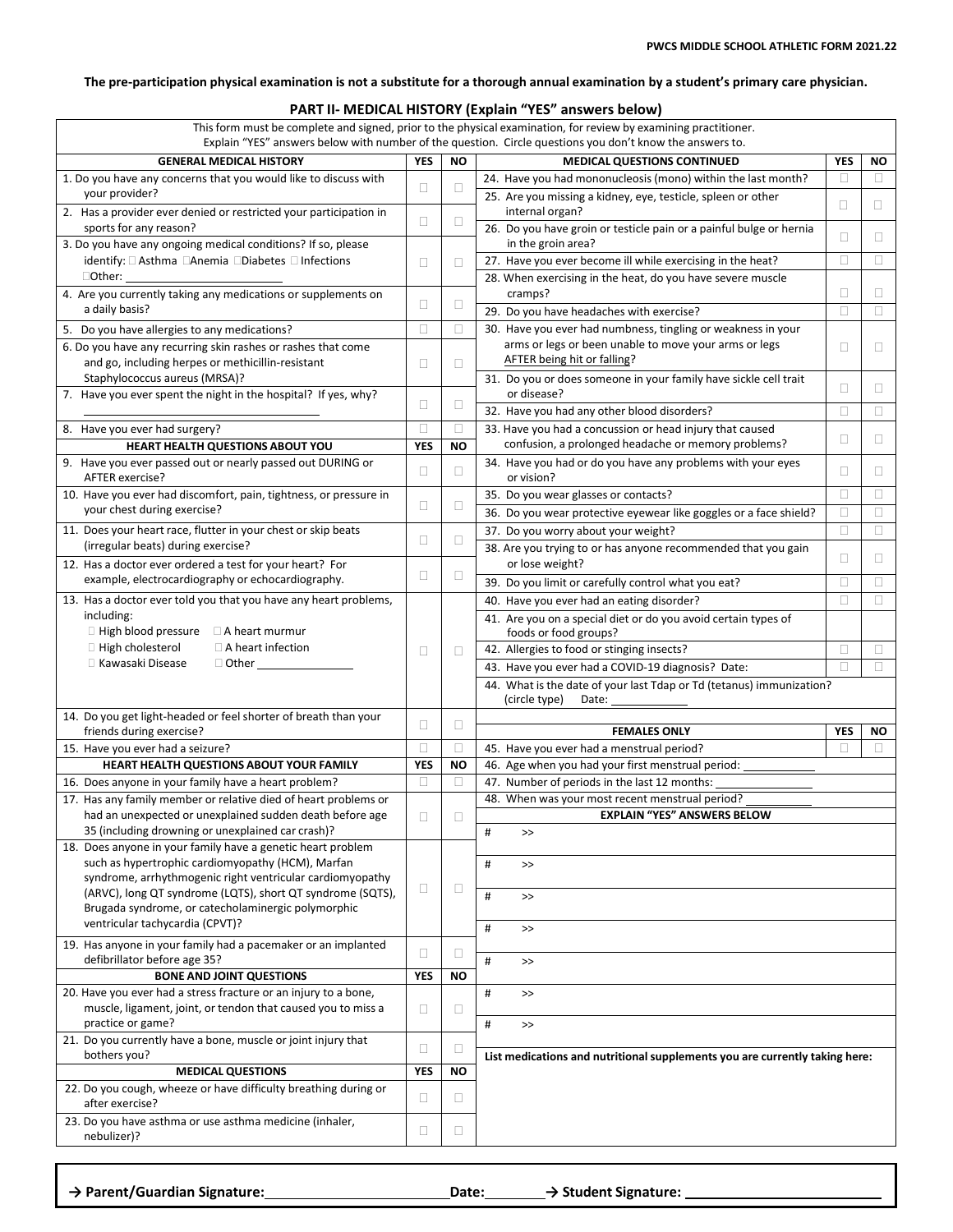# **PART III- PHYSICAL EXAMINATION (Physical examination form is required each school year dated after** *May 1* **of the preceding school year and is good through June 30 of the current school year)\*\***

| <b>NAME</b>           |                                                                                                                                                       |        |                       |                 | SCHOOL    |                          |           |
|-----------------------|-------------------------------------------------------------------------------------------------------------------------------------------------------|--------|-----------------------|-----------------|-----------|--------------------------|-----------|
| Height                | Weight                                                                                                                                                |        |                       | $\square$ Male  |           | $\Box$ Female            |           |
| <b>BP</b>             | Resting pulse                                                                                                                                         | Vision | R 20/                 | $L$ 20/         | Corrected | $\Box$ Yes               | $\Box$ No |
|                       | <b>MEDICAL</b>                                                                                                                                        |        |                       | <b>NORMAL</b>   |           | <b>ABNORMAL FINDINGS</b> |           |
| aortic insufficiency) | Appearance (Marfan stigmata: kyphoscoliosis, high-arched palate, pectus<br>excavatum, arachnodactyly, hyperlaxity, myopia, mitral valve prolapse, and |        |                       |                 |           |                          |           |
| Lymph nodes           | Eyes/ears/nose/throat (Pupils equal, hearing)                                                                                                         |        |                       |                 |           |                          |           |
| Pulses                | Heart (Murmurs: auscultation standing, supine, +/- Valsalva)                                                                                          |        |                       |                 |           |                          |           |
| Lungs                 |                                                                                                                                                       |        |                       |                 |           |                          |           |
| Abdomen               |                                                                                                                                                       |        |                       |                 |           |                          |           |
|                       | Skin (Herpes simplex virus, lesions suggestive of MRSA or tinea corporis)                                                                             |        |                       |                 |           |                          |           |
| Neurological          |                                                                                                                                                       |        |                       |                 |           |                          |           |
|                       | <b>MUSCULOSKELETAL</b>                                                                                                                                |        |                       | <b>NORMAL</b>   |           | <b>ABNORMAL FINDINGS</b> |           |
| Neck                  |                                                                                                                                                       |        |                       |                 |           |                          |           |
| <b>Back</b>           |                                                                                                                                                       |        |                       |                 |           |                          |           |
| Shoulder/arm          |                                                                                                                                                       |        |                       |                 |           |                          |           |
| Elbow/forearm         |                                                                                                                                                       |        |                       |                 |           |                          |           |
| Wrist/hand/fingers    |                                                                                                                                                       |        |                       |                 |           |                          |           |
| Hip/thigh             |                                                                                                                                                       |        |                       |                 |           |                          |           |
| Knee                  |                                                                                                                                                       |        |                       |                 |           |                          |           |
| Leg/ankle             |                                                                                                                                                       |        |                       |                 |           |                          |           |
| Foot/toes             |                                                                                                                                                       |        |                       |                 |           |                          |           |
|                       | Functional (i.e. Double leg squat, single leg squat, box drop or step drop test)                                                                      |        |                       |                 |           |                          |           |
|                       | Emergency medications required on-site: Inhaler                                                                                                       |        | $\square$ Epinephrine | $\Box$ Glucagon | □ Other:  |                          |           |
| <b>COMMENTS:</b>      | I have reviewed the data above, reviewed his/her medical history form and make the following                                                          |        |                       |                 |           |                          |           |

## **I have reviewed the data above, reviewed his/her medical history form and make the following recommendations for his/her participation in athletics:**

## **MEDICALLY ELIGIBLE FOR ALL SPORTS WITHOUT RESTRICTION**

## **MEDICALLY ELIGIBLE FOR ALL SPORTS WITHOUT RESTRICTION WITH RECOMMENDATION FOR FURTHER EVALUATION OR TREATMENT OF:**

**MEDICALLY ELIGIBLE ONLY FOR THE FOLLOWING SPORTS:**

Reason:

**NOT MEDICALLY ELIGIBLE PENDING FURTHER EVALUATION OF:**

**NOT MEDICALLY ELIGIBLE FOR ANY SPORTS**

|                                                                                                                                                            | physical including a review of Part II- Medical History. | By this signature, I attest that I have examined the above student and completed this pre-participation                                                                           |  |
|------------------------------------------------------------------------------------------------------------------------------------------------------------|----------------------------------------------------------|-----------------------------------------------------------------------------------------------------------------------------------------------------------------------------------|--|
|                                                                                                                                                            |                                                          |                                                                                                                                                                                   |  |
|                                                                                                                                                            |                                                          |                                                                                                                                                                                   |  |
|                                                                                                                                                            |                                                          |                                                                                                                                                                                   |  |
| Rule 288-1 (3) Physical Examination Rule (Transfer Student (10-90)- When an out-of-state student who bas received a current physical examination elsewhere |                                                          | +Only signature of Doctor of Medicine, Doctor of Osteopathic Medicine, Nurse Practitioner or Physician's Assistant<br>licensed to practice in the United States will be accepted. |  |

Rule 28B-1 (3) Physical Examination Rule/Transfer Student (10-90)- When an out-of-state student who has received a current physical examination elsewhere transfers to Virginia and attaches proof of that physical examination to the League form #2, the student is in compliance with physical examination requirements.